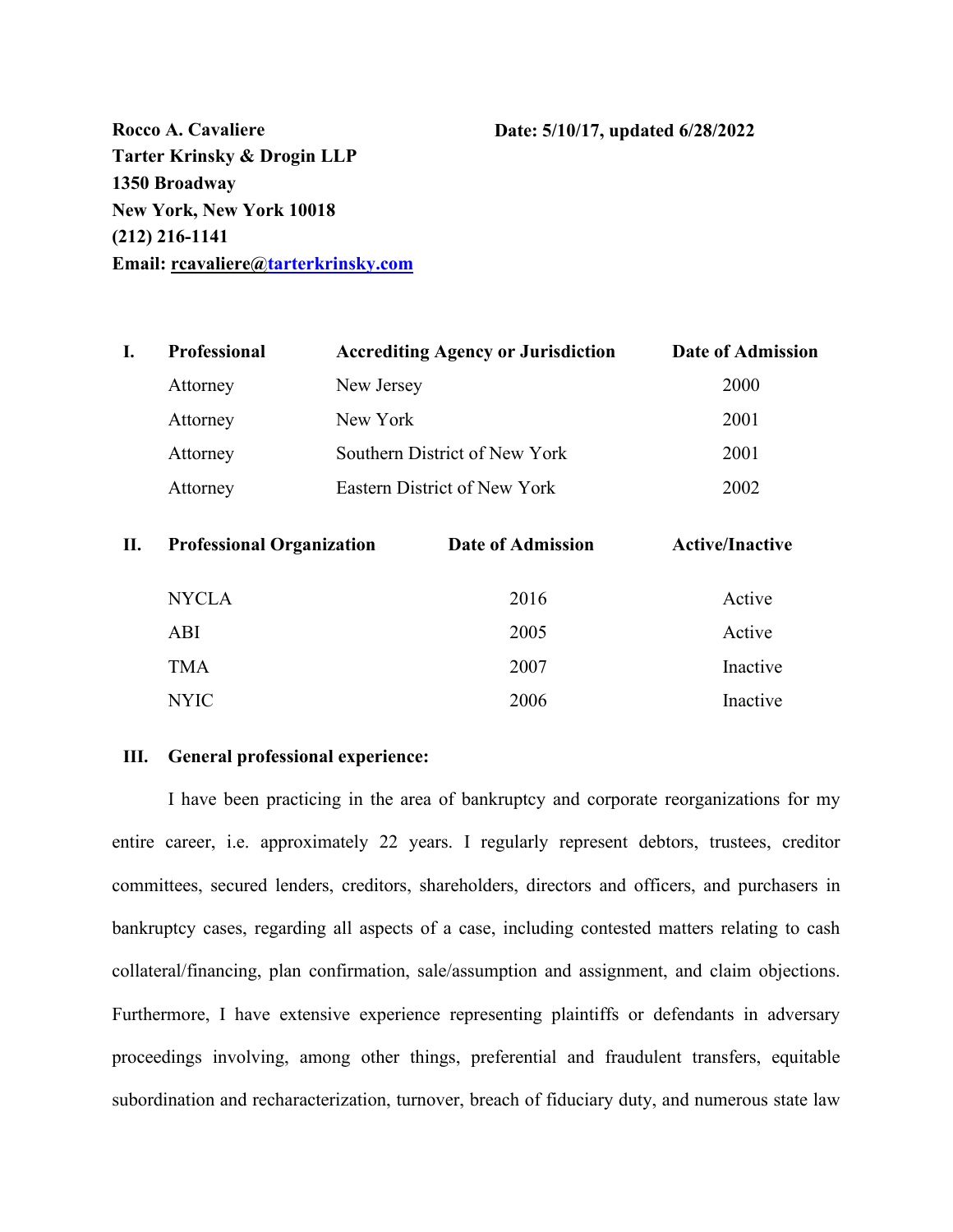causes of action. While a majority of my practice relates to bankruptcy cases and adversary proceedings in the Southern and Eastern Districts of New York, I have also appeared *pro hac vice* in numerous other jurisdictions on behalf of clients in numerous industries.

Aside from my primary work as a bankruptcy and corporate reorganization partner, I have also handled numerous commercial litigation matters in state court.

Presently, I am a partner in the firm of Tarter Krinsky & Drogin, an 80 attorney full service firm, with a bankruptcy/insolvency group with 8 experienced attorneys. Before joining Tarter Krinsky & Drogin in 2012, I was an associate in the New York office of Blank Rome LLP.

### **IV. General pertinent experience:**

I have acted as a mediator in several adversary proceedings seeking the return of alleged avoidable transfers in the *In re Gordman Stores, Inc., et al.*, bankruptcy cases, pending in the United States Bankruptcy Court for the District of Nebraska. I also served as a mediator in an adversary proceeding pending in the highly publicized Fyre Festival case in which I successfully mediated a dispute concerning an alleged preferential transfer aggregating approximately \$1.5 million. Further, I served as a mediator of an adversary proceeding in the Northwest Company case involving two separate defendants seeking approximately \$5 million in damages in which a partial settlement with one of the defendants was reached with the Trustee and approved by the Court.

I have represented litigants, both as plaintiff's counsel and defendant's counsel in numerous mediations in the Southern District of New York and elsewhere. Among other highprofile mediations, I handled the successful mediations of multi-million dollar disputes on behalf of (i) insiders in an adversary proceeding related to the *Vivaro* Chapter 11 bankruptcy case,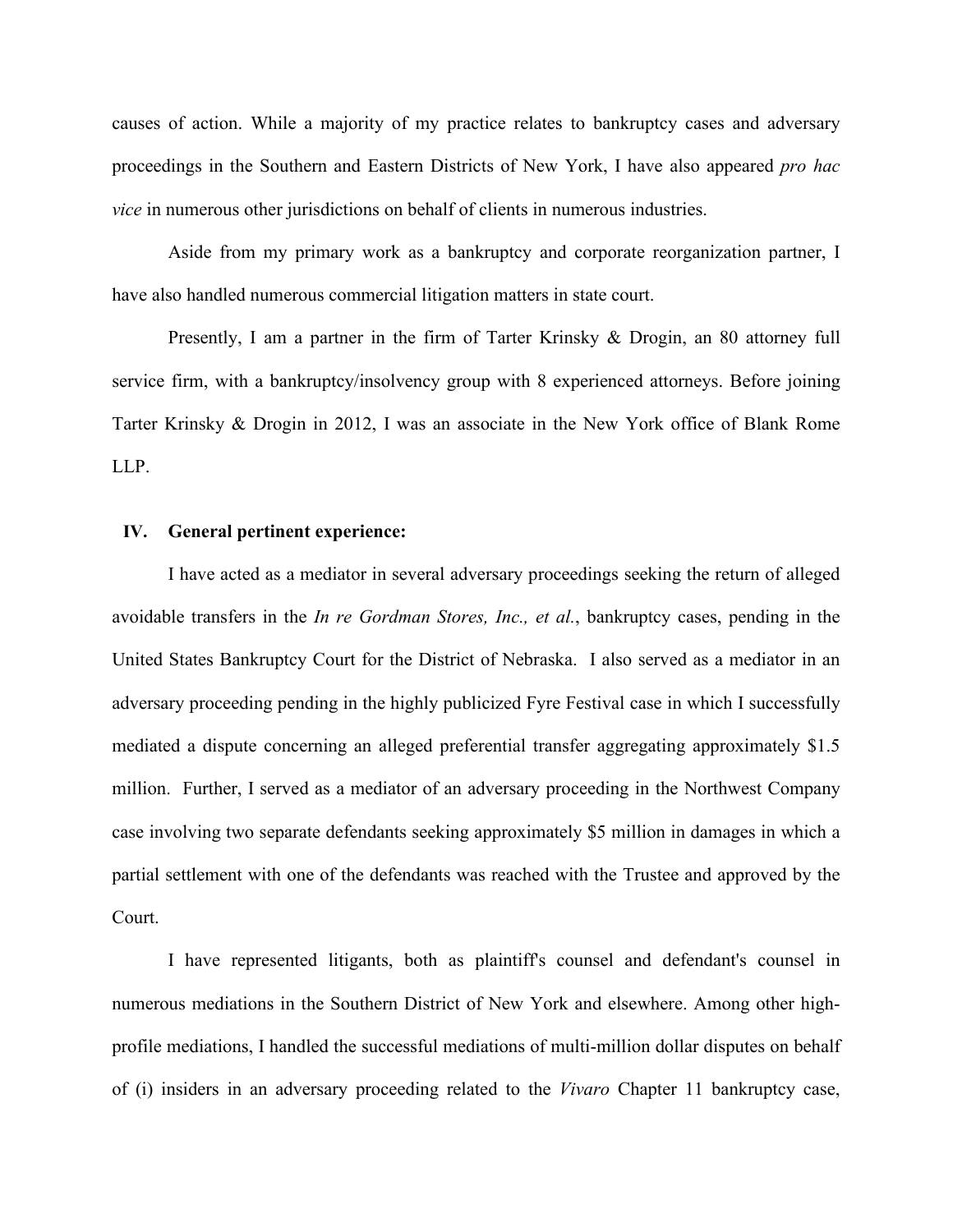involving preferential and fraudulent transfer and breach of fiduciary duty litigation and (ii) Deborah Piazza, as Chapter 7 Trustee in the *Windsor Financial Group* bankruptcy case, involving her claims for breach of contract and tortious interference, among other things, against Windsor's retail licensing partner, Asics America Corporation. I have also settled hundreds of disputes over the years as counsel to constituents in a bankruptcy case or adversary proceeding.

# **V. Mediation training:**

On March 14, 2017 through March 16, 2017, I engaged in a productive and meaningful 3-day mediation training program (with role playing) titled Dispute Resolution Commercial Mediation Training Program, sponsored by the New York State Bar Association.

# **VI. Pertinent bankruptcy training:**

As stated, I have been practicing in the area of bankruptcy and corporate reorganization for over 22 years. After graduation and continuing through my employment at Tarter Krinsky, I received years of bankruptcy training from numerous partners and mentors at Blank Rome LLP, handling large and middle-market bankruptcy cases on behalf of debtors in possession, creditor committees, and secured lenders, among other constituents. Previously, while in law school, I gained valuable experience and insights as an intern for the Honorable Tina L. Brozman and as a law clerk at Gainsburg & Hirsch LLP.

Currently, I am Co-Chair of the Committee on Bankruptcy for the New York County Lawyers Association.

Additional information about my experience may be found at the following website: http://www.tarterkrinsky. com/

### **VII. General pertinent business or legal experience:**